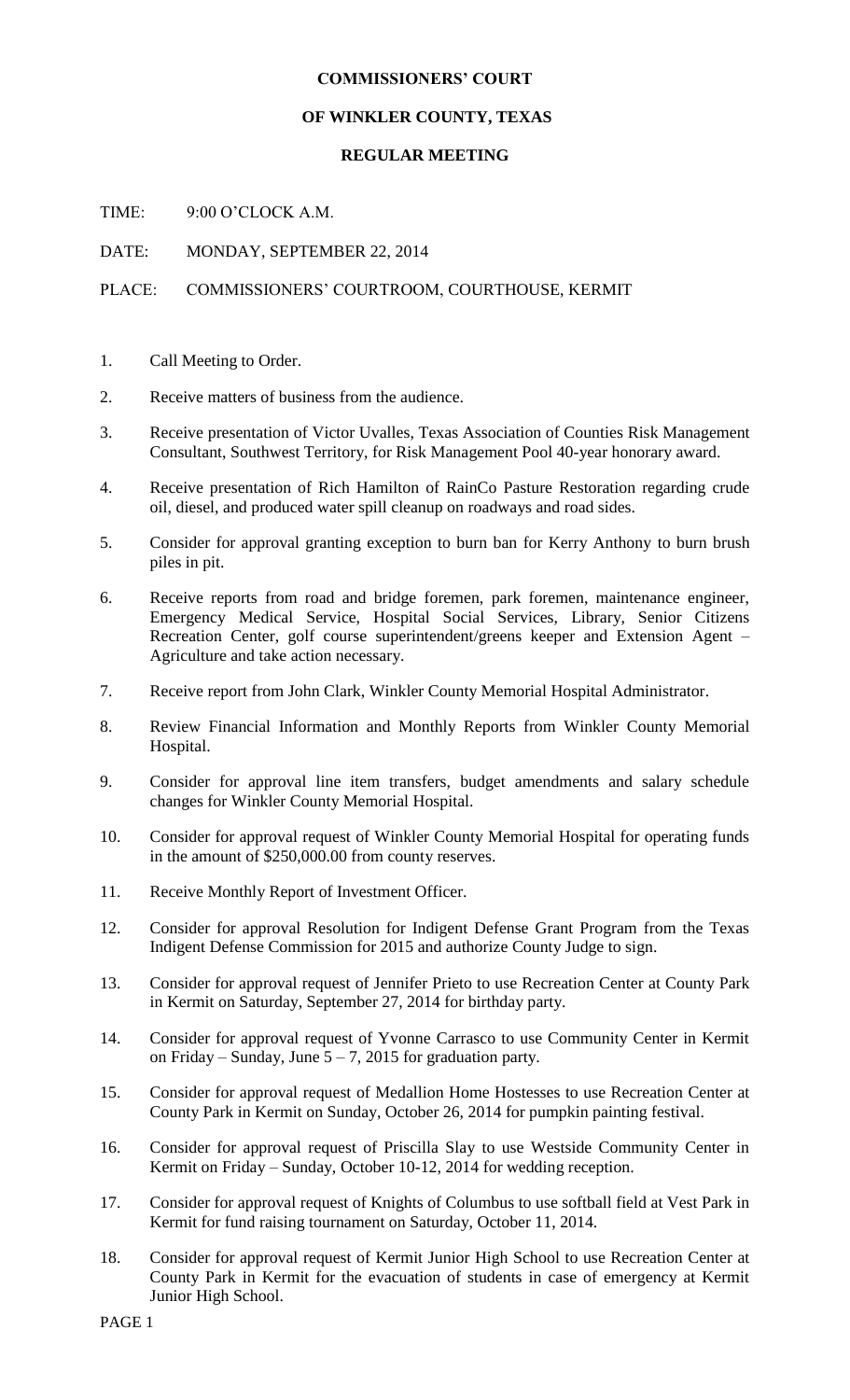- 19. Accept funds from Routine Airport Maintenance Plan Grant in the amount of \$424.00 from Texas Department of Transportation for Winkler County Airport.
- 20. Consider for approval request of Kermit Volunteer Fire Department to purchase hydraulic ram for extraction equipment in an amount not to exceed \$7,000.00 from budgeted funds.
- 21. Conduct audit and consider for approval asset forfeiture report of Winkler County District Attorney in accordance with Article 59.06, Code of Criminal Procedure, V.T.C.A.
- 22. Consider for approval changes to standard contract for Pipeline Construction and Indemnity.
- 23. Consider for approval Pipeline Construction and Indemnity Contracts between Winkler County and Plains Pipeline, L.P. for the following road crossings for 24" pipeline:
	- a. County Road 205;
	- b. County Road 206; and
	- c. County Road 407.
- 24. Consider for approval Inmate Telephone Service Agreement between Lattice Incorporated and Winkler County for the provision of inmate telephone service for the period of September 22, 2014 to September 21, 2017.
- 25. Consider for approval payment in the amount of \$4,906.02 to Bruckner Truck Sales, Inc. for repair of 2001 Mack Dump Truck from Area II Road and Bridge budgeted funds.
- 26. Consider for approval payment in the amount of \$2,225.00 to Regional Public Defender for Capital Cases for Interlocal Allocation for Fiscal Year 2015 from budgeted funds.
- 27. Consider for approval payment in the amount of \$7,500.00 to Tyler Technologies, Inc. for Certified Import for Tax Roll Preparation from budgeted funds.
- 28. Consider for approval payments in the total amount of \$17,728.26 to HollyFrontier Refining & Marketing LLC for Emulsion AEP (\$5,836.45) and Emulsion HFE-90 (\$11,891.81) from budgeted lateral road funds, 80% to be reimbursed by TxDOT Grant.
- 29. Consider for approval payment in the amount of \$2,776.11 to Yellowhouse Machinery Co. for service to #1126 2005 John Deere 770D Grader from Area I Road and Bridge budgeted funds.
- 30. Consider for approval payment in the amount of \$4,212.14 to M & M Truck Center, Inc. for repairs to #1119 2001 Mack Dump Truck from Area I Road and Bridge budgeted funds.
- 31. Consider for approval payment in the amount of \$2,527.66 to M & M Truck Center, Inc. for repairs to #1120 2001 Mack Dump Truck from Area I Road and Bridge budgeted funds.
- 32. Consider for approval accepting recommendation of Raymond F. Bader, PhD, District Extension Administrator for Texas A&M AgriLife Extension West Region Far West – District 6 to hire Dena Floyd as County Extension Agent for Agriculture/Natural Resources for Winkler and Loving Counties, contingent on approval of Loving County Commissioners' Court.
- 33. Consider for approval Proclamation designating week of October 5 11, 2014 as National 4-H Week in Winkler County.
- 34. Receive monthly report of County Treasurer.